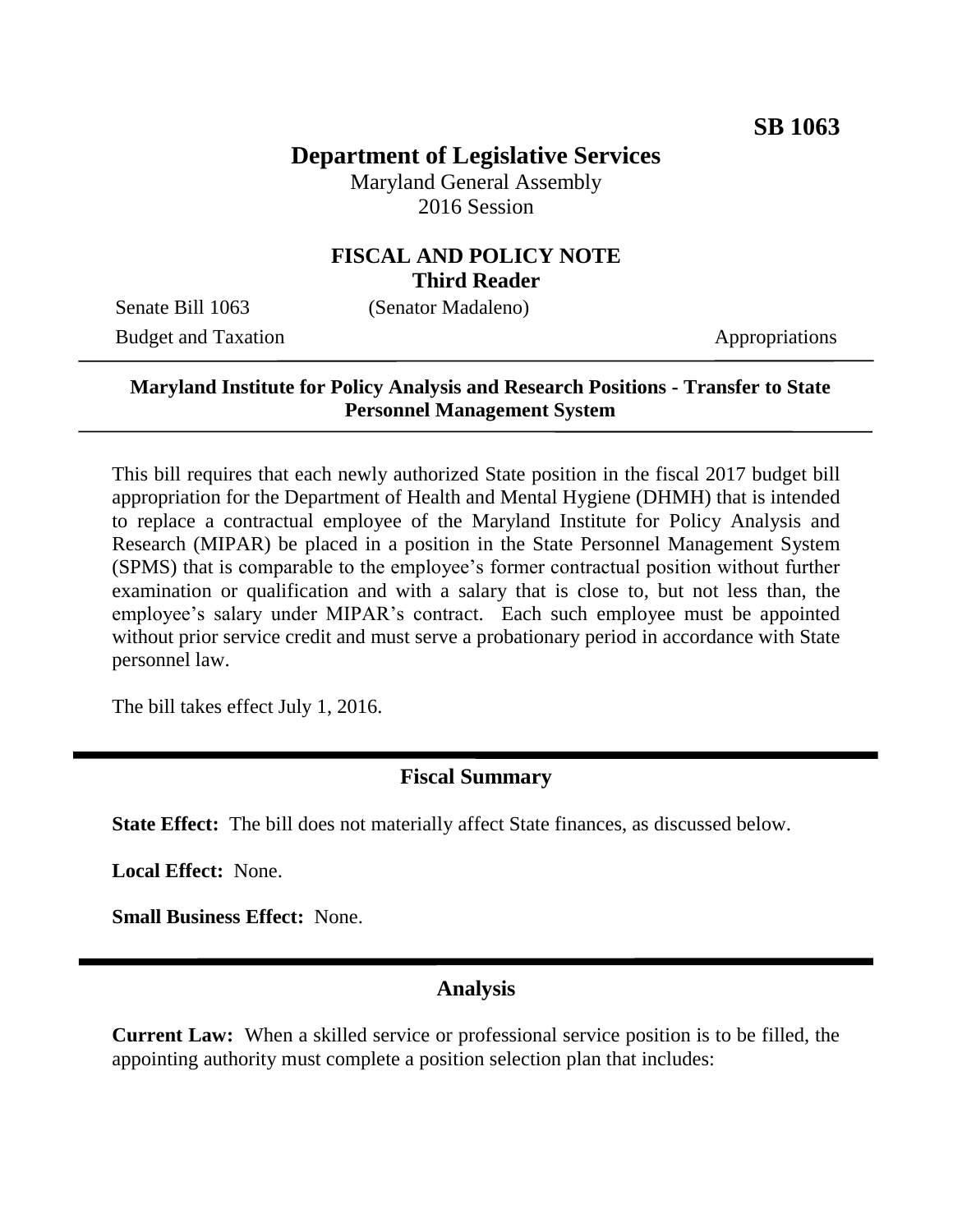- a position description;
- the minimum qualifications for the class of position and any required selective qualifications;
- any limitations on selection for the position, including those that limit consideration to current State or unit employees or contractual employees, promotional candidates, or candidates indicating a willingness to work in a location; and
- if applicants for the position are to be recruited, the location for submitting applications, the manner for posting the position announcement in the unit, the method and length of time for advertising the position, the closing date to receive applications, the plan of development of any selection test to be administered, and the duration of the list of eligible candidates that results from the recruitment.

An appointing authority may select candidates from an existing list of eligible candidates, by recruitment (if the appointing authority decides to recruit for the position), from a special list of eligible candidates whom the Division of Rehabilitation Services of the Maryland State Department of Education certifies as being physically capable and adequately trained for the position, or from a list of contractual employees performing the same or similar duties of the position.

An appointing authority must make an appointment from among candidates in a rating category on a list of eligible candidates. In making a selection, the appointing authority may interview any of the candidates in the rating category from which the selection will be made, and when interviews are conducted, the appointing authority must interview at least three candidates.

**Background:** DHMH has a significant interagency agreement with MIPAR at the University of Maryland, Baltimore County, through which MIPAR administers grants for numerous programs within the Prevention and Health Promotion Administration. DHMH last insourced jobs from MIPAR in 2005. Chapter 444 of 2005 included provisions to ensure MIPAR employees were placed in a comparable classification in SPMS without going through the hiring process and received a salary level comparable to their salary under MIPAR.

The Governor's proposed fiscal 2017 budget accounts for 58 federally funded contractual employees from MIPAR being transferred to federally funded permanent positions within DHMH. As a result of transferring the employees to DHMH, total compensation for them increases by about \$1.2 million due to more generous benefits provided by the State; those costs are covered by increased federal funding. However, by transferring the contractual employees to State positions, DHMH can charge a 30.59% indirect cost recovery rate instead of only a 14% indirect cost recovery rate when the employees are within MIPAR. Consequently, federal fund expenditures increase by \$783,785 and general fund

SB 1063/ Page 2